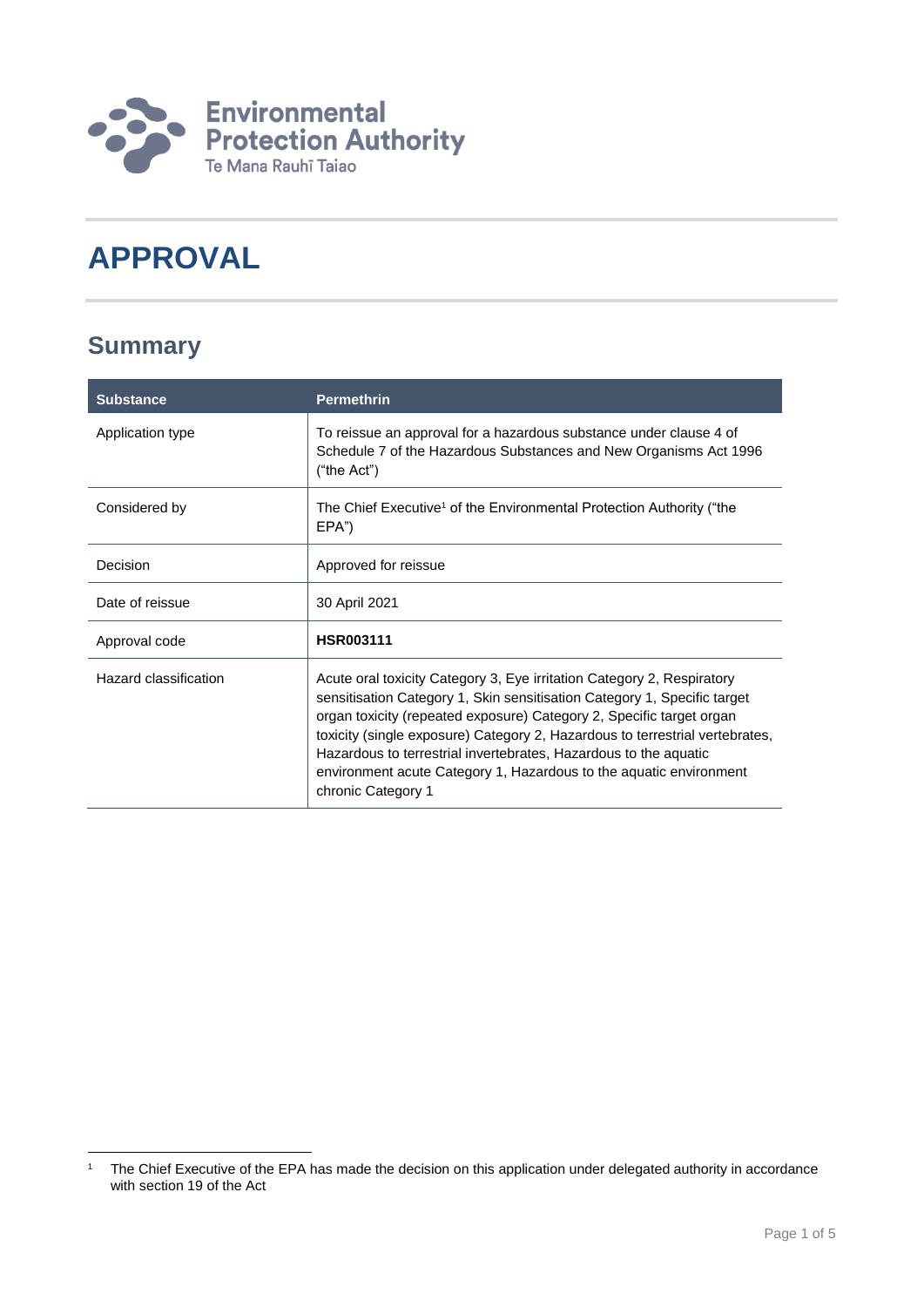### **Decision**

- 1.1. Pursuant to clause 4 of Schedule 7 of the Act, I have considered this approval to reissue.
- 1.2. I have considered the matters raised in sections 4 to 8 of the Act but, given the nature of the reissue is administrative, there are no further considerations required in order to achieve the purpose of the Act.
- 1.3. I consider it appropriate to reissue approval HSR003111 with the controls set out in the Appendix in accordance with clause 4 of Schedule 7 of the Act. Therefore the reissued approval is now made under section 29 of the Act, in accordance with clause 4(5) of Schedule 7, and Schedule 7 no longer applies to the reissued approval. Given the hazard classification system comes into effect from 30 April 2021, this decision will have effect from that date.
- 1.4. The transitional provisions of the Labelling Notice, Safety Data Sheets Notice and Packaging Notice apply to this reissued approval for the transitional period which begins on the date of reissue and ends on 30 April 2025.

Allearn Al

*Signed by:* **Date: 16 April 2021**

Dr Allan L Freeth **Chief Executive, EPA**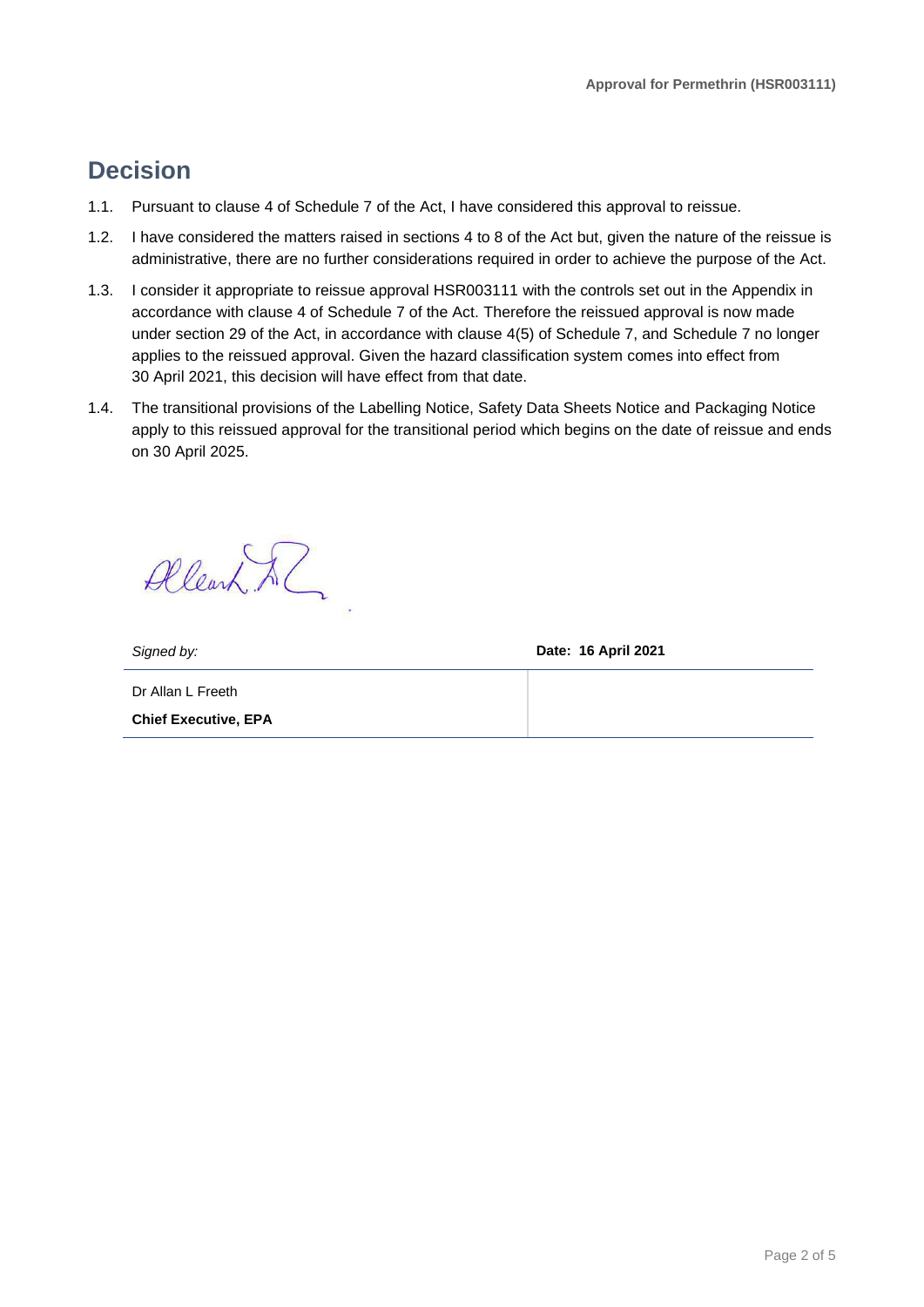## **Appendix: Controls applying to HSR003111**

### **Hazardous substances and new organisms (HSNO) default controls**

| <b>Control</b><br>code | <b>EPA Notice</b>                                         | <b>Notice / Part description</b>                                                               |
|------------------------|-----------------------------------------------------------|------------------------------------------------------------------------------------------------|
| LAB                    | Labelling Notice 2017                                     | Requirements for labelling of hazardous substances                                             |
| <b>PKG</b>             | Packaging Notice 2017                                     | Requirements for packaging of hazardous substances                                             |
| <b>SDS</b>             | Safety Data Sheets Notice 2017                            | Requirements for safety data sheets for hazardous<br>substances                                |
| <b>DIS</b>             | Disposal Notice 2017                                      | Requirements for disposing hazardous substances                                                |
| HPC <sub>1</sub>       | Hazardous Property Controls Notice<br>2017 Part 1         | <b>Preliminary provisions</b>                                                                  |
| HPC <sub>2</sub>       | <b>Hazardous Property Controls Notice</b><br>2017 Part 2  | Substances restricted to workplaces                                                            |
| HPC3                   | Hazardous Property Controls Notice<br>2017 Part 3         | Requirements for hazardous substances in a place<br>other than a workplace                     |
| HPC4A                  | <b>Hazardous Property Controls Notice</b><br>2017 Part 4A | Substances that are hazardous to the environment: Site<br>and storage controls                 |
| HPC4B                  | <b>Hazardous Property Controls Notice</b><br>2017 Part 4B | Use of substances that are hazardous to the<br>environment                                     |
| HPC4C                  | <b>Hazardous Property Controls Notice</b><br>2017 Part 4C | Qualifications required for application of substances<br>that are hazardous to the environment |

### **HSNO additional controls and modifications to controls**

| <b>Control</b><br><b>Description</b>                                                                                                                 | Varied /<br><b>Additional</b><br><b>Control</b> | <b>Control</b>                                                                                                                                                                                                                                                                                                                                                                                                                                                                                                                                             |
|------------------------------------------------------------------------------------------------------------------------------------------------------|-------------------------------------------------|------------------------------------------------------------------------------------------------------------------------------------------------------------------------------------------------------------------------------------------------------------------------------------------------------------------------------------------------------------------------------------------------------------------------------------------------------------------------------------------------------------------------------------------------------------|
| Active<br>ingredient<br>notification -<br>requirements<br>for<br>notification of<br>pesticide and<br>veterinary<br>medicine<br>active<br>ingredients | Additional<br>control                           | (1)<br>Any person who-<br>(a)<br>manufactures or imports into New Zealand this hazardous<br>substance, which that person has not previously manufactured or<br>imported on or before 1 July 2006; or<br>(b)<br>had previously manufactured or imported this hazardous<br>substance on or before 1 July 2006, but that person has since<br>modified the manufacturing process or changed the source of<br>manufacture for that hazardous substance,<br>must provide to the Authority in writing the information required by subclauses<br>$(3)$ and $(4)$ . |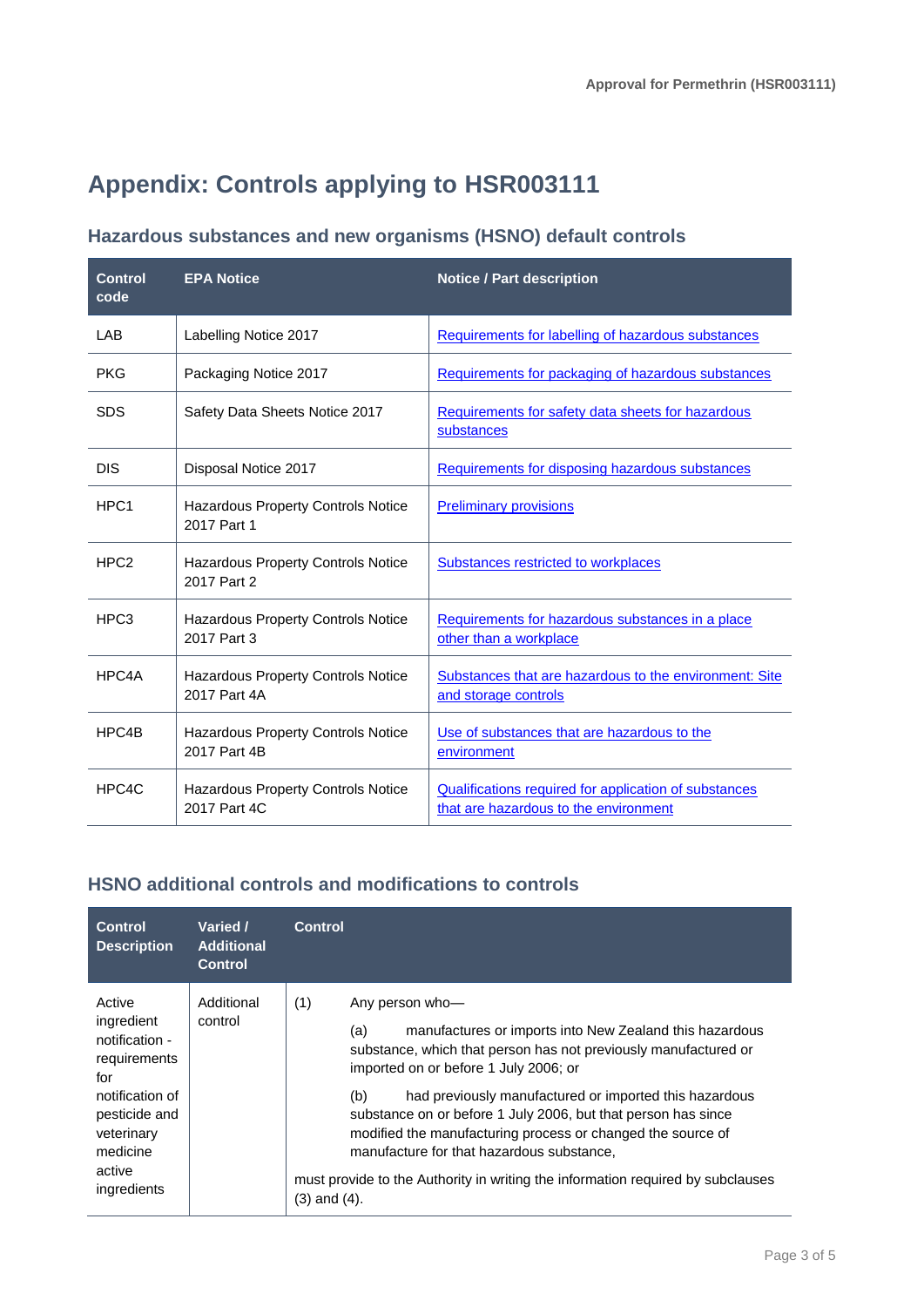| <b>Control</b><br><b>Description</b> | Varied /<br><b>Additional</b><br><b>Control</b> | <b>Control</b>  |                                                                                                                                                                                                                                                                                                                                                                               |
|--------------------------------------|-------------------------------------------------|-----------------|-------------------------------------------------------------------------------------------------------------------------------------------------------------------------------------------------------------------------------------------------------------------------------------------------------------------------------------------------------------------------------|
|                                      |                                                 | (2)             | The information required by subclause (1) must be provided-                                                                                                                                                                                                                                                                                                                   |
|                                      |                                                 |                 | in the case of a substance that is manufactured in New<br>(a)<br>Zealand prior to that substance being sold to another person or used<br>in accordance with clause 1 of Schedule 3; or                                                                                                                                                                                        |
|                                      |                                                 |                 | (b)<br>in the case of a substance that is imported into New<br>Zealand, prior to that substance being imported; and                                                                                                                                                                                                                                                           |
|                                      |                                                 |                 | (c)<br>in the case of a substance to which subclause $(1)(b)$<br>applies-                                                                                                                                                                                                                                                                                                     |
|                                      |                                                 |                 | (i)<br>each and every time the manufacturing process or<br>source of manufacture is changed; and                                                                                                                                                                                                                                                                              |
|                                      |                                                 |                 | (ii)<br>include equivalent information for the substance<br>that was produced by the manufacturing process before it<br>was modified, or supplied by the previous source of<br>manufacture, if such information has not previously been<br>provided to the Authority.                                                                                                         |
|                                      |                                                 | (3)             | The information to be provided is-                                                                                                                                                                                                                                                                                                                                            |
|                                      |                                                 |                 | (a)<br>the name and address of the manufacturer of the substance;                                                                                                                                                                                                                                                                                                             |
|                                      |                                                 |                 | (b)<br>the specification of the substance including either-                                                                                                                                                                                                                                                                                                                   |
|                                      |                                                 |                 | the full name, including relevant citation, of the<br>(i)<br>national and/or international standard(s) set by an<br>international scientific or regulatory body recognised by the<br>Authority with which the substance complies, and evidence<br>to support this; or                                                                                                         |
|                                      |                                                 |                 | the manufacturer's specifications including purity of<br>(ii)<br>the hazardous substance, isomeric ratio where applicable,<br>maximum impurity content and evidence to support these,<br>including details of analytical methods used. Where the<br>substance is produced at more than one manufacturing site,<br>this information must be provided for each site separately; |
|                                      |                                                 |                 | (c)<br>the identity of any impurity, its origin, and the nature of its<br>relationship to the active component-                                                                                                                                                                                                                                                               |
|                                      |                                                 |                 | (i)<br>in the case of this substance, when the impurity is<br>present at a concentration of 10 g/kg or more;                                                                                                                                                                                                                                                                  |
|                                      |                                                 |                 | (d)<br>the identity of any impurity that is known to be of<br>toxicological concern, its origin, and the nature of its relationship to<br>the active component-                                                                                                                                                                                                               |
|                                      |                                                 |                 | (i)<br>in the case of this substance, when the impurity is<br>present at a concentration of less than 10 g/kg.                                                                                                                                                                                                                                                                |
|                                      |                                                 | (4)<br>include- | Information on an impurity that is required under subclause (3) must                                                                                                                                                                                                                                                                                                          |
|                                      |                                                 |                 | its chemical name;<br>(a)                                                                                                                                                                                                                                                                                                                                                     |
|                                      |                                                 |                 | (b)<br>its Chemical Abstract Service Registry number (if available);<br>and                                                                                                                                                                                                                                                                                                   |